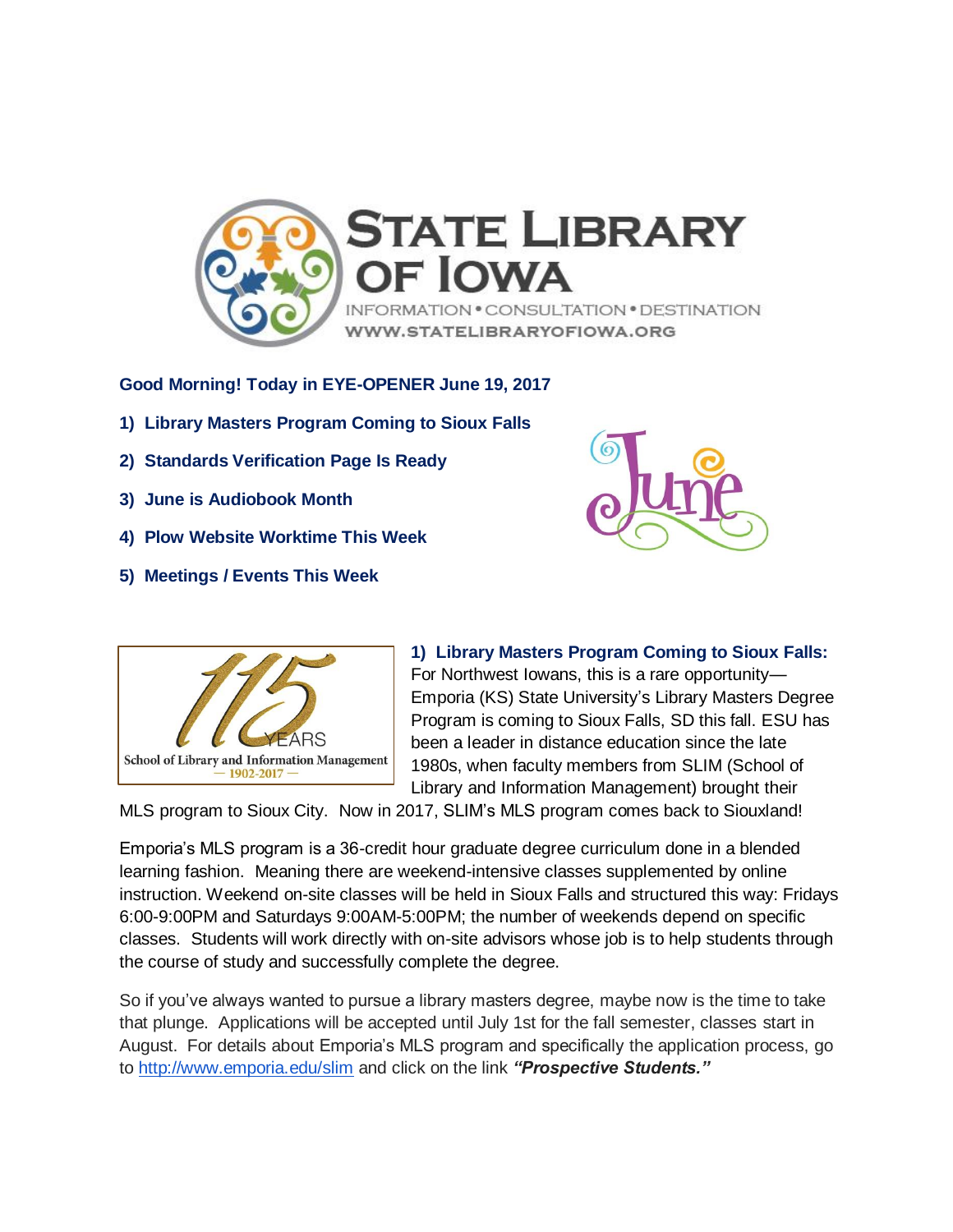Apologies for the short timing, I just learned about this news. Still worthwhile to at least look into—Sioux Falls is nicely close!



**2) Standards Verification Page Is Ready:** It's very true that time flies because we're closing in on one year since the publication of the  $6<sup>th</sup>$ edition of In Service to Iowa: Public Library Standards. To help you report your library's status in meeting the new standards, we want to make sure that you know about a new verification page that's ready to use when you're ready to report.

Scott Dermont and the Standards Committee have developed a form with which to verify the standards your library is now meeting. Because

the 2016 edition has more verification requirements than previous editions, this verification page will be helpful to look at leading up to using the new application form, which should be ready by late November.

Find the new verification page here—click on *"Verification Requirements For New*  **Standards"** <http://www.statelibraryofiowa.org/ld/a-b/accr-and-standards/index>It's also important to check your library's current Tier Status to see when you'll need to submit your standards and/or accreditation report—same link as above but click on *"Accreditation and*  **Tier Status FY2017."** Be sure to contact Scott Dermont [\(scott.dermont@iowa.gov\)](mailto:scott.dermont@iowa.gov) or your District Office with questions.

**3) June is Audiobook Month:** OverDrive,Books On Tape, and ALA are just a few of the sponsors behind **National Audiobook Month** in **June**. Maybe you feel that you're in-between cool displays? Combine that with summer vacations ahead, and then June is the right month for this promotion—a good chance to spotlight audiobooks @ your library.

Books on Tape website has an article to help with those promotions: *"11 Ways to Celebrate 'June is Audiobook Month'* 



*@ Your Library."* From the article by Kristen Luby: "…With numerous literacy benefits and high entertainment value, audiobooks are heating up headphones across the country. Celebrate the art of storytelling this June by promoting the audiobook format at your library—new listeners and audiophiles alike will want to join in the fun…"

Here are just three ideas from Luby's article:

 $\triangleright$  Remind patrons to pack an audiobook for their summer trips by adding audiobooks to your travel displays**.**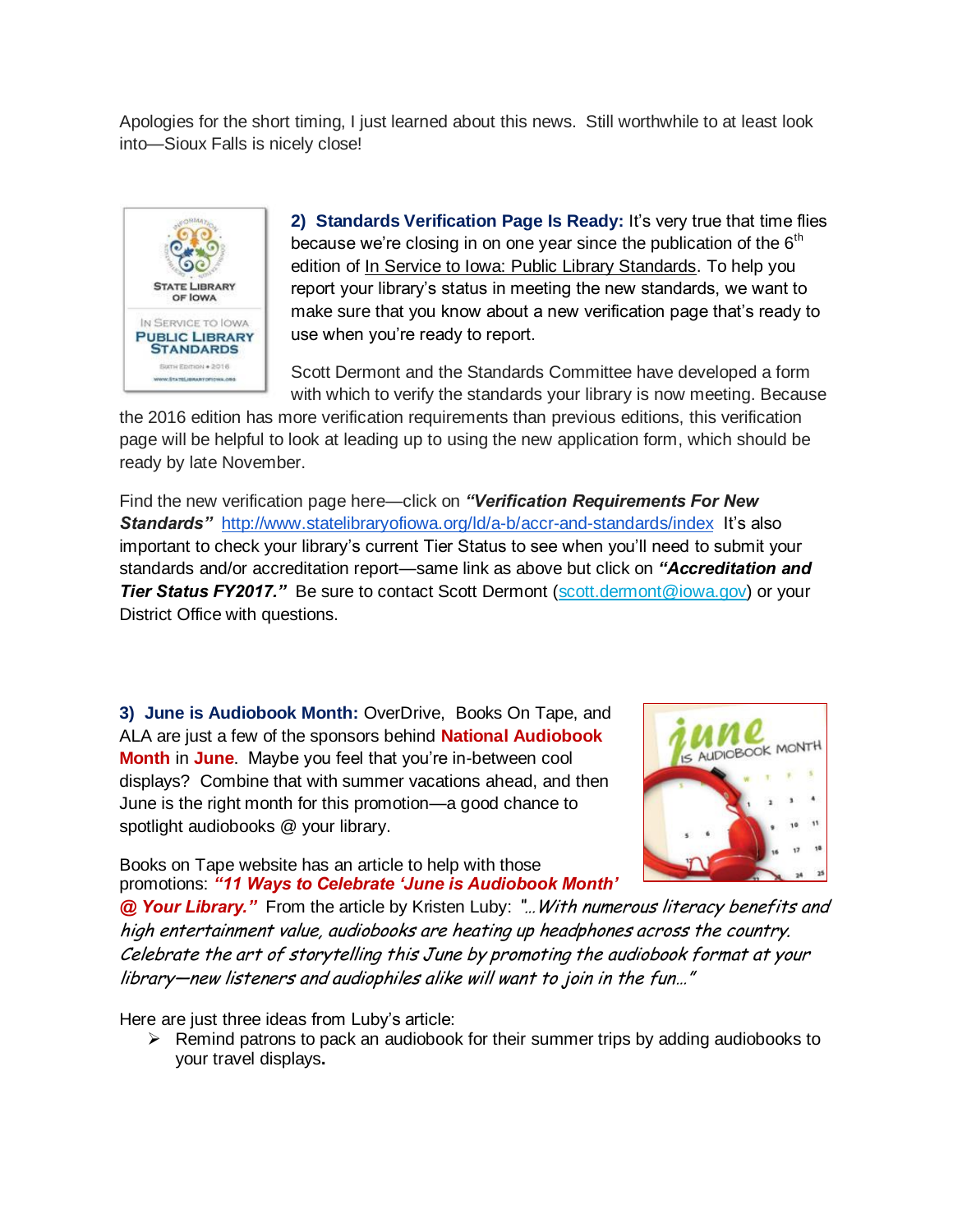- $\triangleright$  Are the titles chosen for your summer book discussions also available in audiobook format? If so, be sure to remind patrons of that format option
- There's an infographic at [www.booksontape.com](http://www.booksontape.com/) titled *"How Audio Promotes*  **Literacy.**" It's a free download, interesting piece to add to your display. Plus posters, flyers, buttons and more available here <http://www.booksontape.com/materials/>

Read the full article here <http://www.booksontape.com/june-is-audiobook-month> ... and have fun with **Audiobook Month @ Your Library!**



**4) PLOW Website Worktime This Week:** Libraries with **PLOW** websites are always encouraged to attend *Website Worktimes,* which you can do this very week. Choose from two sessions: **June 21 @ 10:00AM OR June 22 @ 9:00AM.** Marie Harms will be the instructor. *Website Worktimes* use **ZOOM** online conferencing software:<http://zoom.us/j/5152813464>

The June topic for *PLOW Website Worktime* will be **"Portlets & Widgets."** A portlet is a little space carved out of the side section of the website. It can be used to hold news, a how-do-I?, links to databases, and much more. A portlet can even contain a widget which is code gathered from a third-party website, such as Facebook, Weather, Instagram and may others.

Join us to see how to add this useful placeholder to your website. Of course, questions about other elements on your website are welcome. This is a prime time to work on your **PLOW** website in the company of State Library staffers who can help. And be sure to contact your District Resource Technician if you need assistance with **ZOOM**.



**5) Meetings / Events This Week:** Northwest libraries are invited to stop by **Holstein Public Library** this evening—**June 19**—for **Bonnie Barkema's retirement reception.** Bonnie is retiring as Holstein PL director after 30 years; the open house is from **5:30- 7:30PM**.

**Library101** rolls around again on **Wednesday** this week (**9:30- 11:30AM**) **Library101** is an online orientation for newly hired directors and staff and has proven to be a good way to become better acquainted with State Library people and programs. Join us by registering in the C.E. Catalog <https://statelibraryofiowa.lmscheckout.com/Course/index>